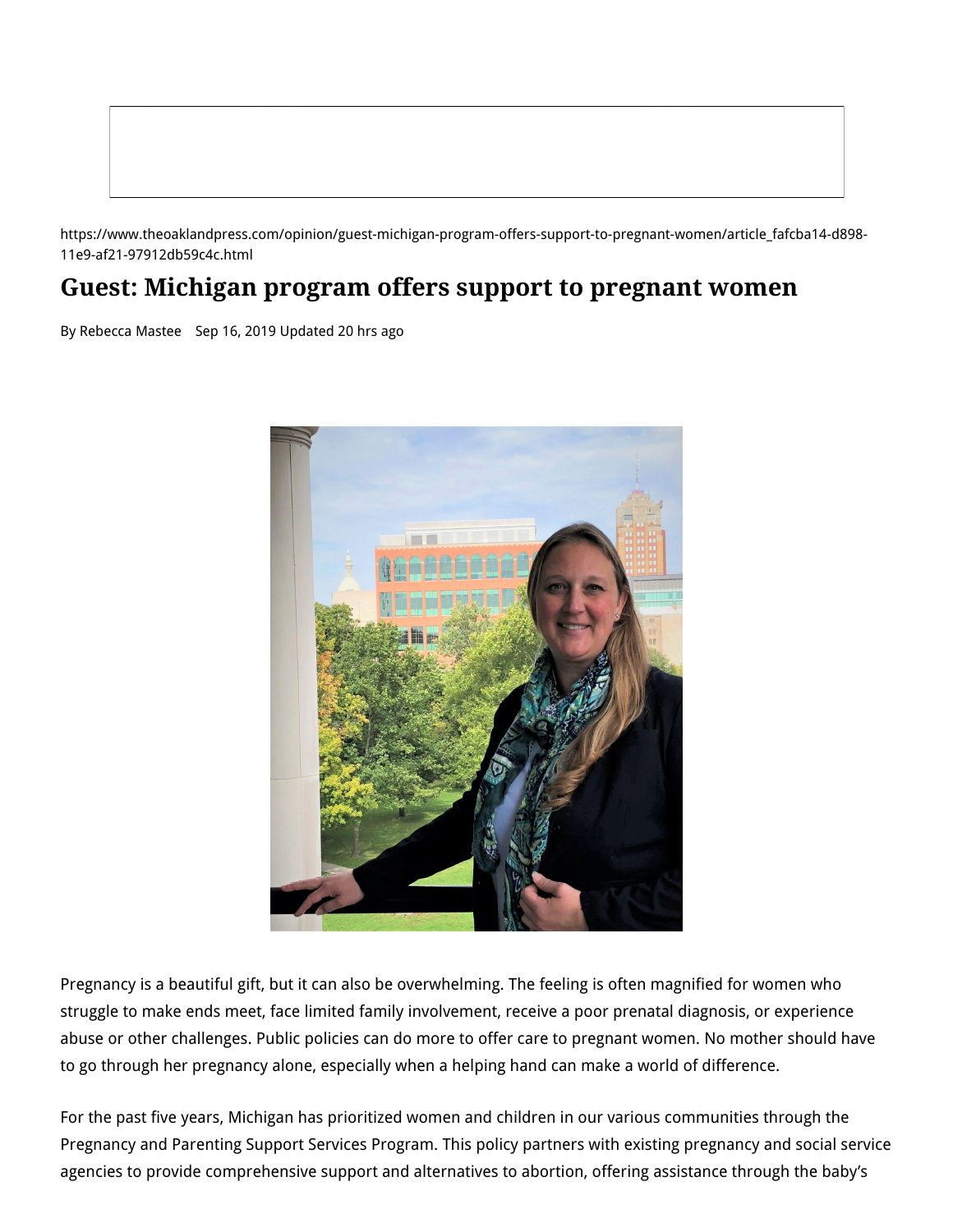first birthday. This assistance comes in many forms, including counseling, adoption information, parenting classes, and referrals for pre or post-natal care. The program also offers items such as baby clothing, formula, diapers, and furniture.

When facing obstacles during pregnancy, many women understandably question if they are able to handle it. Others feel pressured by a loved one to have an abortion. This Michigan initiative, however, demonstrates the importance of wrapping mother and baby with support, as abortion should never feel like a woman's only option. In fact, after benefitting from the program's services, approximately 85 percent of women who felt pressure to abort later changed their minds and gave birth to their babies (2019 statistics).

Since June 2014, this pro-woman, pro-life effort has served 8,393 clients statewide through 32,595 visits. Its results include overwhelming health outcomes: 98 percent of women were connected to a healthcare provider for prenatal care, 94 percent took their child to pediatric appointments, and 93 percent kept their child's immunizations updated. Through two local providers alone—Catholic Charities of Southeast Michigan and Pregnancy Aid—over 2,600 women in southeast Michigan have received support services, all at no cost to mothers or their families.

During Fiscal Year 2019, the Michigan Pregnancy and Parenting Support Services Program received \$700,000 in the state budget. The funding is a small fraction of the state's \$58 billion budget, but its impact has made a statistical difference within this area. The assistance has helped providers form genuine relationships with their clients, encouraging and celebrating their accomplishments. It has also empowered women to care for their children and to overcome obstacles.

\*Katrina's experience demonstrates how this initiative helps women succeed. When Katrina found out she was pregnant, she had no access to permanent housing. After reaching out to her local provider, she received a temporary place to stay, maternity clothing, personal hygiene items, and bus passes for transportation to medical appointments. Katrina felt "safe, encouraged, and cared for" by staff, who helped her develop goals and confidence. Today, she is looking at colleges, living in safe and affordable housing, and planning a wedding to the baby's father. Many in society regrettably tell women that motherhood will conflict with their goals, but a more compassionate relationship offered by Michigan's pregnancy and parenting services assisted Katrina in achieving them.

The Michigan Legislature has approved funding to continue offering a helping hand for pregnant women and their babies. Unfortunately, Governor Whitmer eliminated the item in her Executive Recommendations, and it is unclear whether she will retain the appropriation included by the Legislature in the final budget. Pulling the funding, especially at a time of great need in our communities, would be unnecessarily divisive and harmful. Instead, Michigan should continue to lift up and care for its pregnant women and children.

Regardless of where Michiganders stand on abortion, they can take pride in the work carried out by well-trained and highly capable volunteers and staff at various pregnancy centers across the state. Even in the most difficult circumstances, the Pregnancy and Parenting Support Services Program offers compassion, assistance, and hope. Michigan women and children deserve no less.